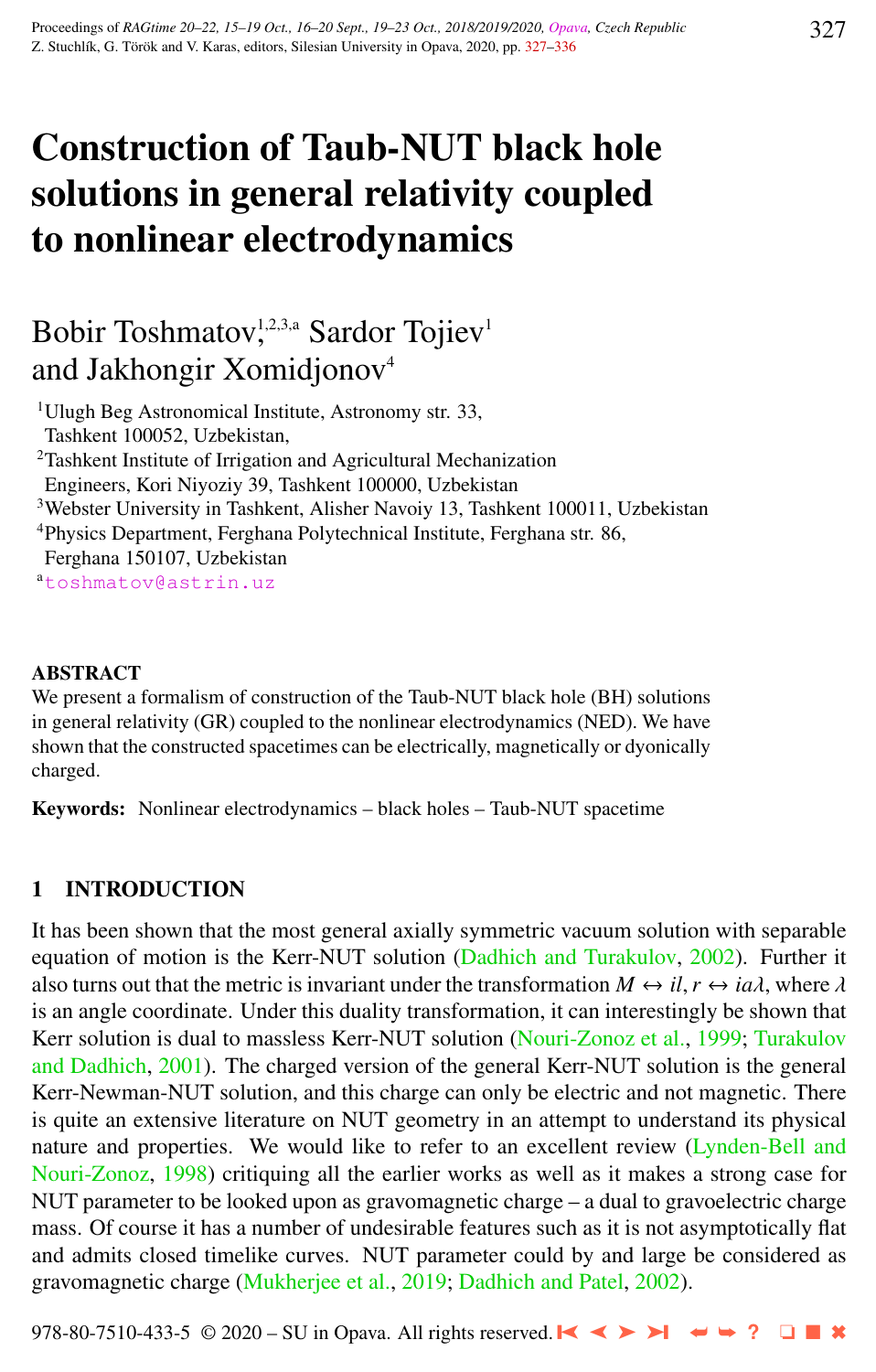# <span id="page-1-0"></span>328 *B. Toshmatov, S. Tojiev, J. Xomidjonov*

In the present paper we aim to develop formalism for construction of black hole solutions in the GR coupled to the NED in the Taub-NUT framework. The first of all, we seek for the possibility if the dyonically charged, i.e., electrically and magnetically charged at the same time, solutions can be constructed in this framework. If there is no such possibility, we solve the field equations for the electrically and magnetically charged spacetimes separately. This paper is organised as follows: in section 2 we present the main equations of motion of the system GR coupled to the NED. In section [3](#page-2-0) the construction of the black hole solutions in GR coupled to the linear electrodynamics is presented in the Taub-NUT framework, while section [4](#page-4-0) is devoted to the construction of the static, axially symmetric electrically and magnetically charged black hole solution in GR coupled to the NED is presented. Finally, in section [5](#page-8-0) we summarize the results obtained in the paper. Throughout the paper, we adopt the following signature convention  $(-, +, +, +)$  for the space-time metric and make use of natural units, thus setting  $c = \hbar = G = 1$ .

#### 2 BH SOLUTIONS COUPLED IN NED WITH NUT SYMMETRY

The action of Einstein's gravity coupled to the NED is given as

$$
S = \frac{1}{16\pi} \int d^4x \sqrt{-g} (R - L) , \qquad (1)
$$

where *g* is the determinant of the metric tensor  $g_{\mu\nu}$ , *R* is the scalar curvature, and *L* rep-<br>recents the Legensoian density of the NED field that is function of the EM field strength resents the Lagrangian density of the NED field that is function of the EM field strength,  $L = L(F)$ , with  $F = F_{\mu\nu}F^{\mu\nu}$ , where  $F_{\mu\nu}$  is the EM field tensor that can be written in terms of a gauge potential  $A_u$  as  $F_{uv} = \partial_u A_v - \partial_v A_u$ . Definition of the EM field tensor shows that  $F_{\mu\nu}$  is anti-symmetric and it has only six independent components.

By neglecting the EM sources, one can write the covariant equations of motion in the form

$$
G_{\mu\nu} = T_{\mu\nu} \,,\tag{2}
$$

$$
\nabla_{\nu} \left( L_F F^{\mu \nu} \right) = 0 \tag{3}
$$

where the Einstein tensor  $G_{\mu\nu} = R_{\mu\nu} - R_{\mu\nu}/2$  and  $T_{\mu\nu}$  is the energy-momentum tensor of the EM field determined by the relation

$$
T_{\mu\nu} = 2 \left( L_F F_{\mu}^{\alpha} F_{\nu\alpha} - \frac{1}{4} g_{\mu\nu} L \right), \tag{4}
$$

where  $L_F = \partial_F L$ .

The line element of the static, axially symmetric Taub-NUT BH reads

$$
ds^{2} = -\frac{\Delta}{\Sigma} (dt - \chi d\phi)^{2} + \Sigma \left(\frac{dr^{2}}{\Delta} + d\theta^{2}\right) + \Sigma \sin^{2} \theta d\phi^{2}, \qquad (5)
$$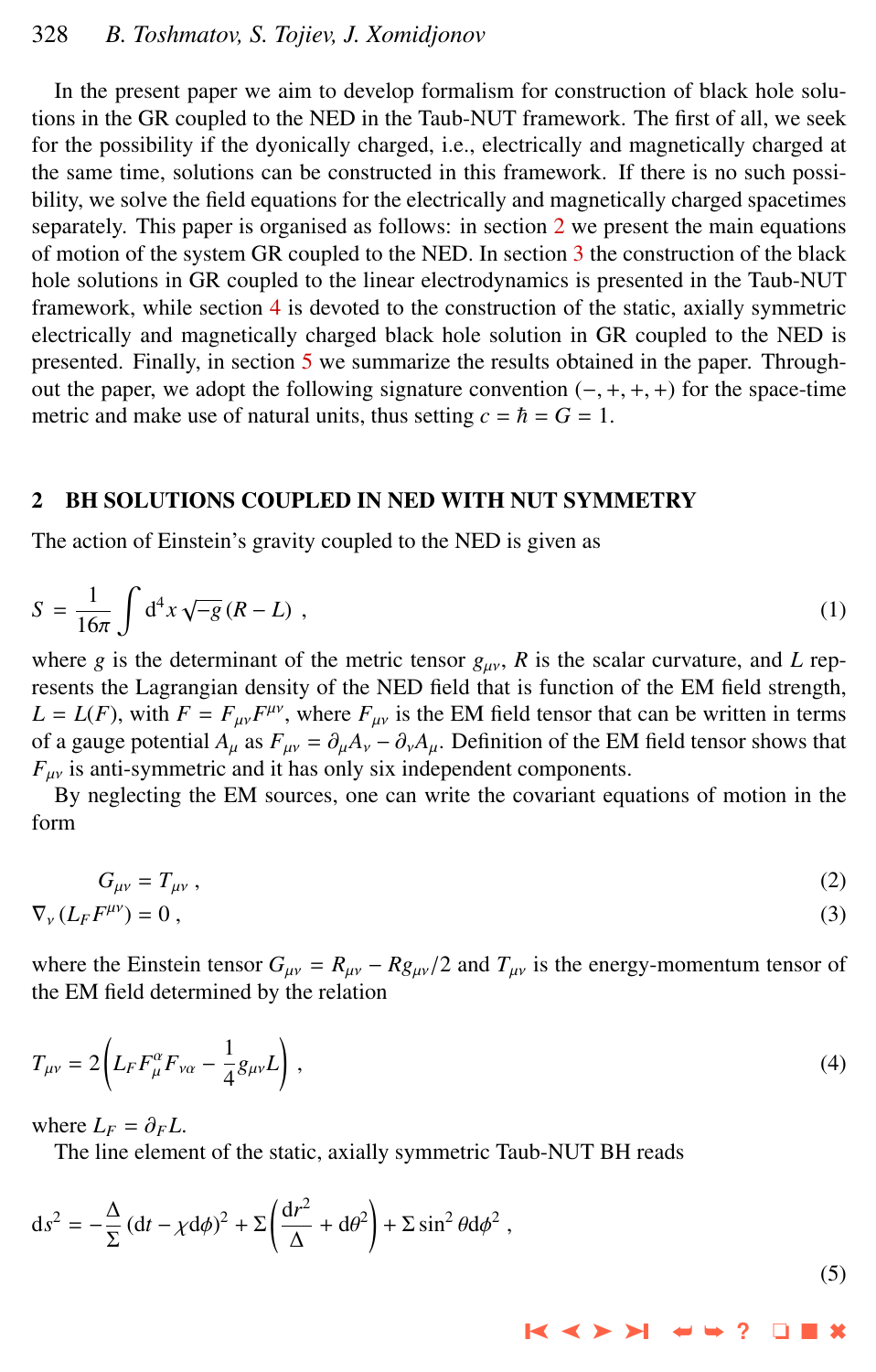<span id="page-2-0"></span>where

$$
\Delta = r^2 - 2m(r)r - l^2, \quad \Sigma = r^2 + l^2, \quad \chi = -2l\cos\theta,
$$

The Carter tetrad of 1-forms for the spacetime matric  $(5)$  is written as  $(Znajek, 1977)$  $(Znajek, 1977)$  $(Znajek, 1977)$ 

$$
\omega^{t} = \sqrt{\frac{\Delta}{\Sigma}}(dt - \chi d\phi), \quad \omega^{r} = \sqrt{\frac{\Sigma}{\Delta}}dr,
$$
  

$$
\omega^{\theta} = \sqrt{\Sigma}d\theta, \quad \omega^{\phi} = \sqrt{\Sigma}\sin\theta d\phi.
$$
 (6)

The non-zero components of the Einstein tensor are given by

$$
G_{tt} = \frac{2r^2 \Delta m'}{\Sigma^3}, \qquad G_{t\phi} = -\frac{2\chi r^2 \Delta m'}{\Sigma^3},
$$
  
\n
$$
G_{rr} = -\frac{2r^2 m'}{\Sigma \Delta}, \qquad G_{\theta\theta} = -\frac{2l^2 m'}{\Sigma} - rm'',
$$
  
\n
$$
G_{\phi\phi} = \frac{2r^2 \Delta m'}{\Sigma^3} \chi^2 - \left(\frac{2l^2 m'}{\Sigma} + rm''\right) \sin^2 \theta.
$$
\n(7)

Here we have the following relation among components of the Einstein tensor:

$$
G_{\phi\phi} = G_{\theta\theta}\sin^2\theta + G_{tt}\chi^2\,. \tag{8}
$$

One can easily notice that if the mass is constant,  $m(r) = M$ , then, the all the components vanish and we end up with the Schwarzschild Taub-NUT solution. Now we are going to obtain some solutions by coupling general relativity in Taub-NUT framework with NED which can be electrically or magnetically charged.

#### 3 IN LINEAR ELECTRODYNAMICS

The linear electrodynamics is defined by the Maxwell theory which is characterized by the lagrangian density

$$
L = F, \tag{9}
$$

namely,  $L_F = 1$ . If the spacetime has electric charge  $Q_e$  and magnetic charge  $Q_m$ , in the linear electrodynamics the 4- potential of the EM field can be expressed by the 1-form of Carter tetrad (6) [\(Znajek,](#page-9-0) [1977\)](#page-9-0) as

$$
A = -\frac{Q_e r}{\sqrt{\Sigma \Delta}} \omega^t - \frac{Q_m \cot \theta}{\sqrt{\Sigma}} \omega^\phi,
$$
\n(10)

i.e.,

*Qer*

$$
A = -\frac{Q_e P}{\Sigma} (dt - \chi d\phi) - Q_m \cos \theta d\phi.
$$
 (11)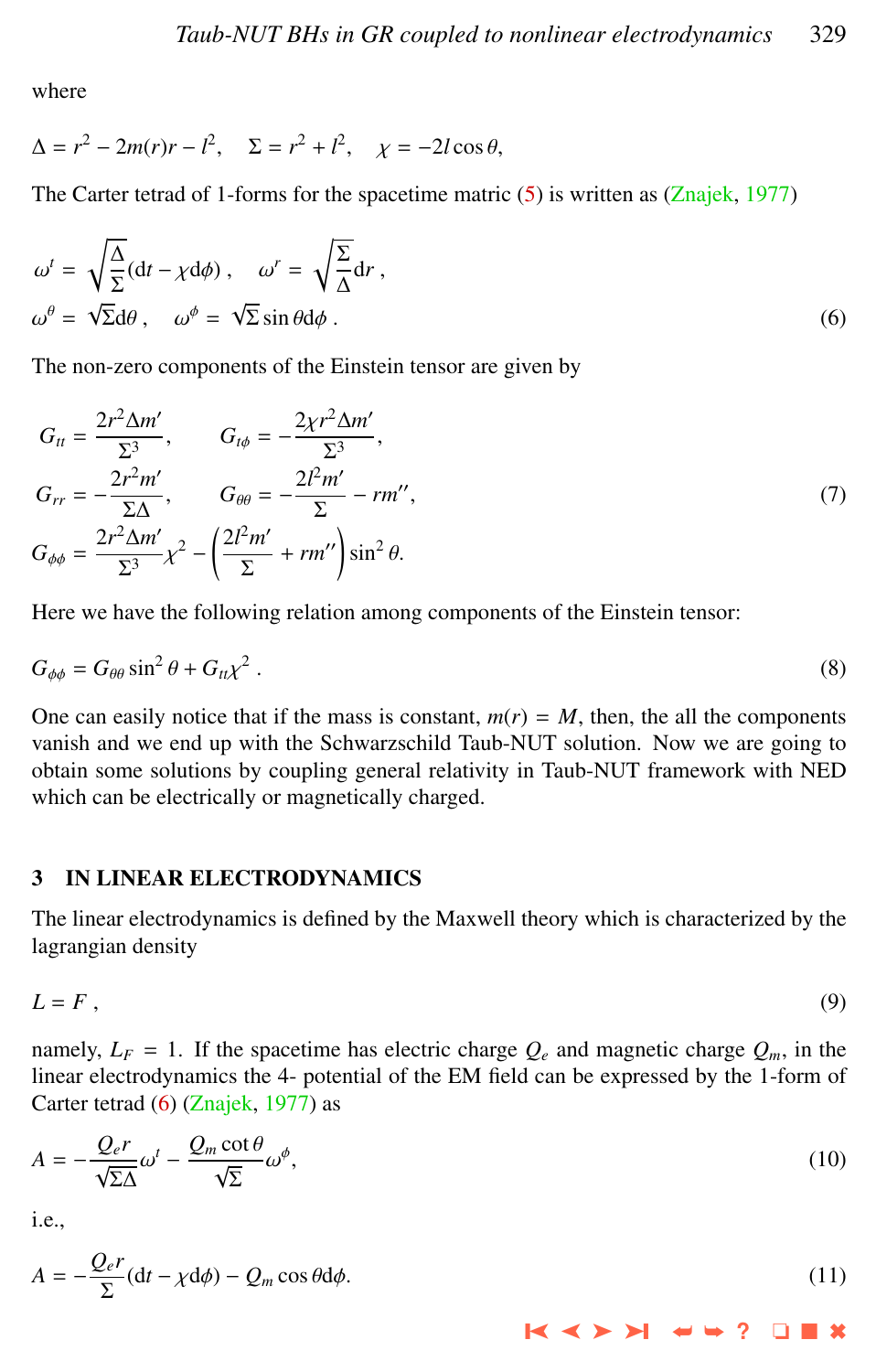## <span id="page-3-0"></span>3.1 Electrically charged spacetime

If we consider the spacetime is electrically charged, then the vector potential  $(11)$  takes the form:

$$
A_{\mu} = -\frac{Q_e r}{\Sigma} \delta^t_{\mu} - \frac{2Q_e r l \cos \theta}{\Sigma} \delta^{\phi}_{\mu},\tag{12}
$$

Then, we have the following non-zero covariant components of the EM field tensor:

$$
F_{tr} = \frac{Q_e \left(l^2 - r^2\right)}{\Sigma^2}, \quad F_{r\phi} = \frac{2lQ_e \cos\theta \left(r^2 - l^2\right)}{\Sigma^2},
$$

$$
F_{\theta\phi} = \frac{2lQ_e r \sin\theta}{\Sigma}.
$$
(13)

The non-zero contravariant components of the EM field tensor are found by the relation  $F^{\mu\nu} = g^{\alpha\mu}g^{\beta\nu}F_{\alpha\beta}$  and are given by:

$$
F^{tr} = \frac{Q_e (r^2 - l^2)}{\Sigma^2}, \quad F^{t\theta} = \frac{4l^2 Q_e r \cot \theta}{\Sigma^3},
$$
  

$$
F^{\theta\phi} = \frac{2lQ_e r \csc \theta}{\Sigma^3}.
$$
 (14)

By combining covariant  $(13)$  and contravariant  $(14)$  Maxwell tensor, we obtain *F* as

$$
F = -\frac{2Q_e^2\left(r^4 - 6l^2r^2 + l^4\right)}{\Sigma^4} \,. \tag{15}
$$

The nonvanoshing components of energy-momentum tensor are found from [\(4\)](#page-1-0) as

$$
T_{tt} = \frac{Q_e^2 \Delta}{\Sigma^3}, \quad T_{t\phi} = -\frac{Q_e^2 \chi \Delta}{\Sigma^3},
$$
  
\n
$$
T_{rr} = -\frac{Q_e^2}{\Sigma \Delta}, \quad T_{\theta\theta} = \frac{Q_e^2}{\Sigma},
$$
  
\n
$$
T_{\phi\phi} = \frac{Q_e^2}{\Sigma} \sin^2 \theta + \frac{Q_e^2 \Delta}{\Sigma^3} \chi^2,
$$
\n(16)

Here we have an interesting relation

$$
T_{\phi\phi} = T_{\theta\theta}\sin^2\theta + T_{tt}\chi^2\,. \tag{17}
$$

that is symmetric counterpart of the relations in components of the Einstein tensor [\(8\)](#page-2-0). Because of these symmetry, number of independent equations of the Einstein equations is decreased by one. Now by solving the Einstein equations [\(2\)](#page-1-0) by using the non-zero componnets of Einstein tensor [\(7\)](#page-2-0) and energy-momentum tensor of the electrically charged spacetime in linear electrodynamics (16), we obtain two differential equations  $m' - Q_e^2/2r = 0$  and  $m'' + Q_e^2/r^3 = 0$  which give the following general mass function: 0 and  $m'' + Q_e^2/r^3 = 0$  which give the following general mass function:

$$
m = M - \frac{Q_e^2}{2r},\tag{18}
$$

If we insert mass function  $(18)$  to the spacetime metric  $(5)$ , it reduces to the electrically charged Reissner-Nordström-Taub-NUT solution.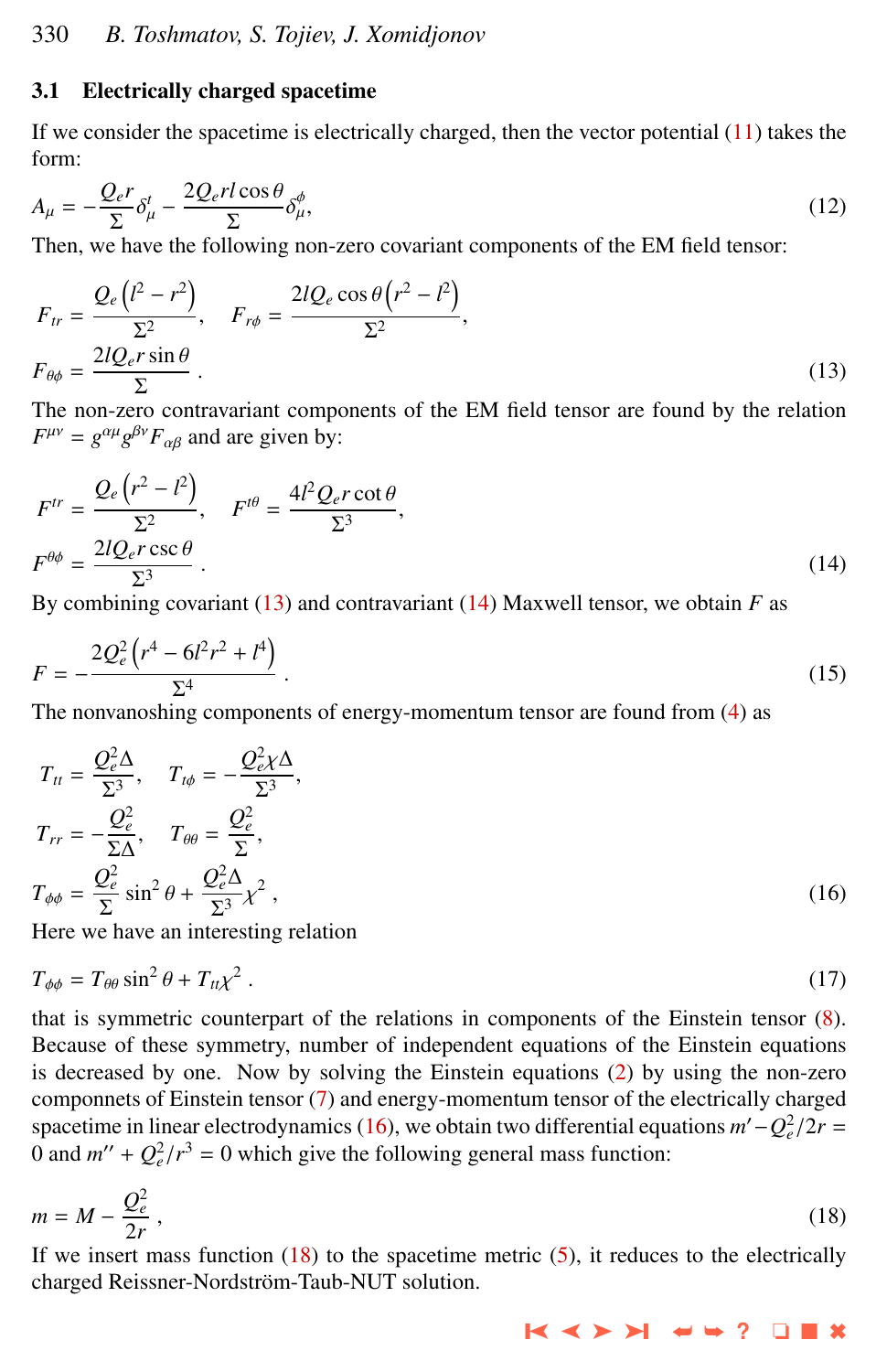# <span id="page-4-0"></span>3.2 Magnetically charged spacetime

If we consider the Taub-NUT spacetime [\(5\)](#page-1-0) is magnetically charged in linear electrodynamics then, the 4-potential of the EM field is given as  $A_{\phi} = -Q_m \cos \theta$ . Then, only non-zero independent component of the EM tensor is  $F_{\theta\phi} = Q_m \sin \theta$ . And contravariant non-zero components of it are given as

$$
F^{t\theta} = -\frac{Q\chi\csc\theta}{\Sigma^2} \,, \quad F^{\theta\phi} = \frac{Q\csc\theta}{\Sigma^2} \,. \tag{19}
$$

The EM field strength or lagrangian density of Maxwell electrodynamics is

$$
F = \frac{2Q_m^2}{\Sigma^2} \,,\tag{20}
$$

The nonvanishing components of energy-momentum tensor are found from [\(4\)](#page-1-0) and they are the same with the ones of the electrically charged case [\(16\)](#page-3-0). Therefore, we will not repeat the calculations, instead we will give the final result which the mass function of the magnetically charged Taub-NUT solution in linear electrodynamics is given as

$$
m = M - \frac{Q_m^2}{2r},\tag{21}
$$

and it represents the magnetically charged Reissner-Nordström-Taub-NUT solution in linear electrodynamics.

# 4 IN NONLINEAR ELECTRODYNAMICS

In this section we consider more general case which is construction of electrically and magnetically charged solution of general relativity coupled to the NED in Taub-NUT framework. The nonlinear electrodynamics is defined by the lagrangian density which is nonlinear function of EM field strength *F*, i.e.,

$$
L_F \equiv \frac{\partial L}{\partial F} \neq \text{Constant.} \tag{22}
$$

 $\frac{\partial F}{\partial F}$   $\rightarrow$  Constant.<br>Construction of the electrically and magnetically charged, spherically symmetric, asymptotically flat solutions of general relativity coupled to the NED have been presented by sev-eral authors (Ayón-Beato and García, [1998;](#page-8-0) [Bronnikov,](#page-8-0) [2000;](#page-8-0) [Burinskii and Hildebrandt,](#page-8-0) [2002;](#page-8-0) [Fan and Wang,](#page-9-0) [2016;](#page-9-0) [Bronnikov,](#page-8-0) [2017;](#page-8-0) [Toshmatov et al.,](#page-9-0) [2018a,b,c\)](#page-9-0). Here, for the first time we present the construction electrically and magnetically charged, axially symmetric, asymptotically non-flat (Taub-NUT) solution in general relativity coupled to the NED.

### 4.1 Electrically charged solution

In this subsection we present the construction of electrically charged, axially symmetric non-flat Taub-NUT solution in the NED. Let us generalize the vector potential [\(11\)](#page-2-0) as

$$
A = \psi(r)\frac{r^2}{\Sigma}(\mathrm{d}t - \chi \mathrm{d}\phi) \tag{23}
$$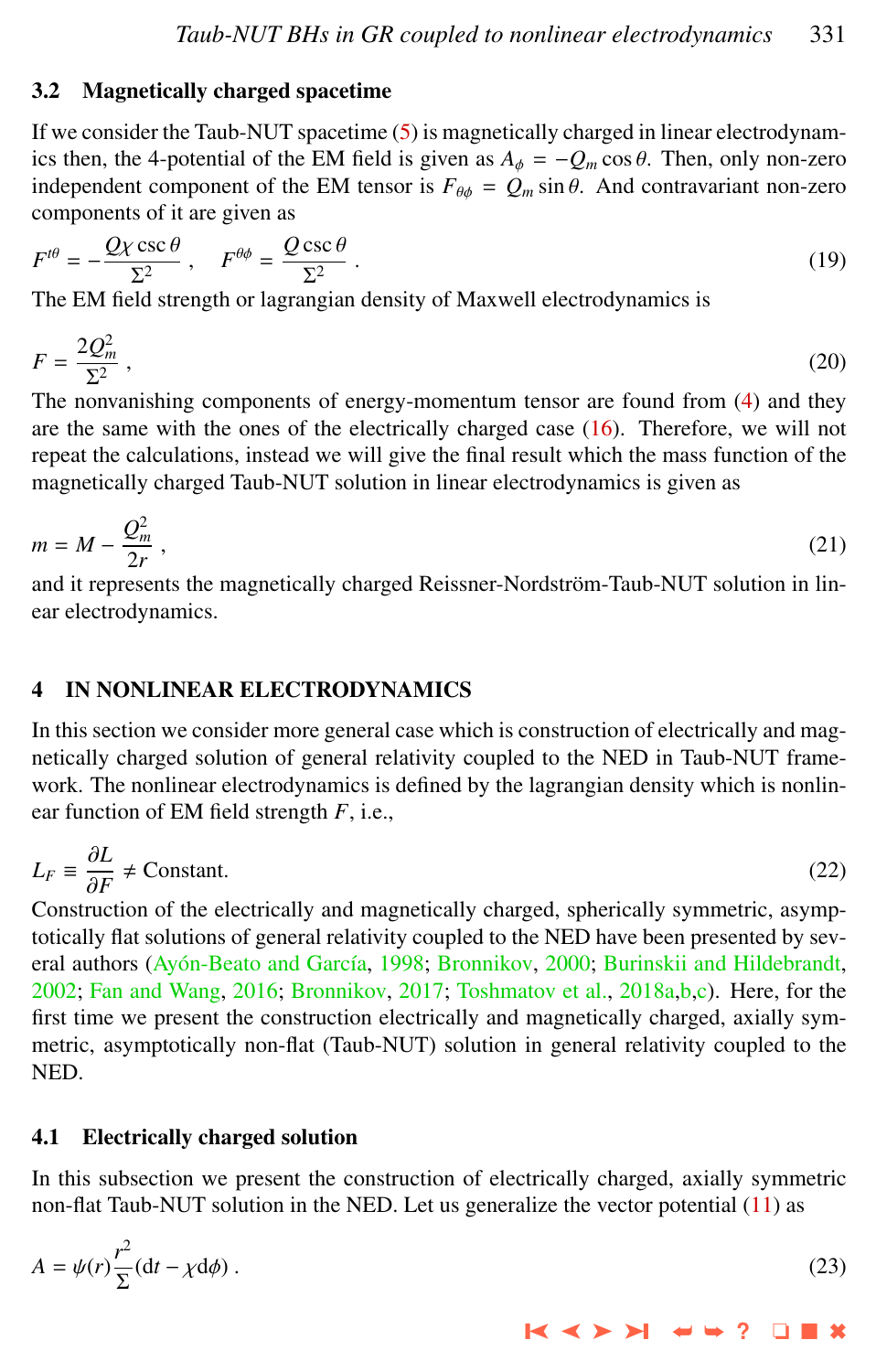# <span id="page-5-0"></span>332 *B. Toshmatov, S. Tojiev, J. Xomidjonov*

Covariant components of the EM tensor

$$
F_{tr} = -\frac{r^2 \psi'}{\Sigma} - \frac{2l^2 r \psi}{\Sigma^2} , \quad F_{r\theta} = -\frac{r^2 \psi' \chi}{\Sigma} - \frac{2l^2 r \psi \chi}{\Sigma^2} ,
$$
  

$$
F_{\theta\phi} = -\frac{2lr^2 \psi \sin \theta}{\Sigma} ,
$$
 (24)

Contravariant components of the EM tensor

$$
F^{tr} = \frac{r^2 \psi'}{\Sigma} + \frac{2l^2 r \psi}{\Sigma^2}, \quad F^{t\theta} = \frac{2lr^2 \psi \chi \csc \theta}{\Sigma^3},
$$
  

$$
F^{\theta \phi} = -\frac{2lr^2 \psi \csc \theta}{\Sigma^3},
$$
 (25)

The EM field strength of the electrically charged spacetime of the NED in the Taub-NUT geometry is given by

$$
F = -\frac{2r^2}{\Sigma^2} \left[ r^2 \psi'^2 + \frac{4l^2 r \psi \psi'}{\Sigma} + \frac{4l^2 (l^2 - r^2) \psi^2}{\Sigma^2} \right].
$$
 (26)

From [\(4\)](#page-1-0) one finds the non-zero components the energy-momentum tensor of the NED as

$$
T_{tt} = \Delta \left[ \frac{2r^2 L_F (2l^2 \psi + r \Sigma \psi')^2}{\Sigma^5} + \frac{L}{2\Sigma} \right],
$$
  
\n
$$
T_{t\phi} = -\Delta \chi \left[ \frac{2r^2 L_F (2l^2 \psi + r \Sigma \psi')^2}{\Sigma^5} + \frac{L}{2\Sigma} \right],
$$
  
\n
$$
T_{rr} = -\frac{\Sigma^2}{\Delta} \left[ \frac{2r^2 L_F (2l^2 \psi + r \Sigma \psi')^2}{\Sigma^5} + \frac{L}{2\Sigma} \right],
$$
  
\n
$$
T_{\theta\theta} = \frac{8l^2 r^4 L_F \psi^2}{\Sigma^3} - \frac{1}{2} \Sigma L,
$$
  
\n
$$
T_{\phi\phi} = \left[ \frac{8l^2 r^4 L_F \psi^2}{\Sigma^3} - \frac{1}{2} \Sigma L \right] \sin^2 \theta
$$
  
\n
$$
+ \Delta \left[ \frac{2r^2 L_F (2l^2 \psi + r \Sigma \psi')^2}{\Sigma^5} + \frac{L}{2\Sigma} \right] \chi^2,
$$
  
\n(27)

Here again the relation [\(17\)](#page-3-0) is satisfied. By substituting the Einstein [\(7\)](#page-2-0) and energymomentum  $(27)$  tensors into the Einstein equations  $(2)$ , we obtain the following two independent equations:

$$
\frac{2r^2L_F\left(2l^2\psi + r\Sigma\psi'\right)^2}{\Sigma^3} - \frac{2r^2m'}{\Sigma} + \frac{1}{2}\Sigma L = 0,
$$
\n
$$
\frac{8l^2r^4L_F\psi^2}{\Sigma^3} + \frac{2l^2m'}{\Sigma} - \frac{1}{2}\Sigma L + rm'' = 0,
$$
\n(28)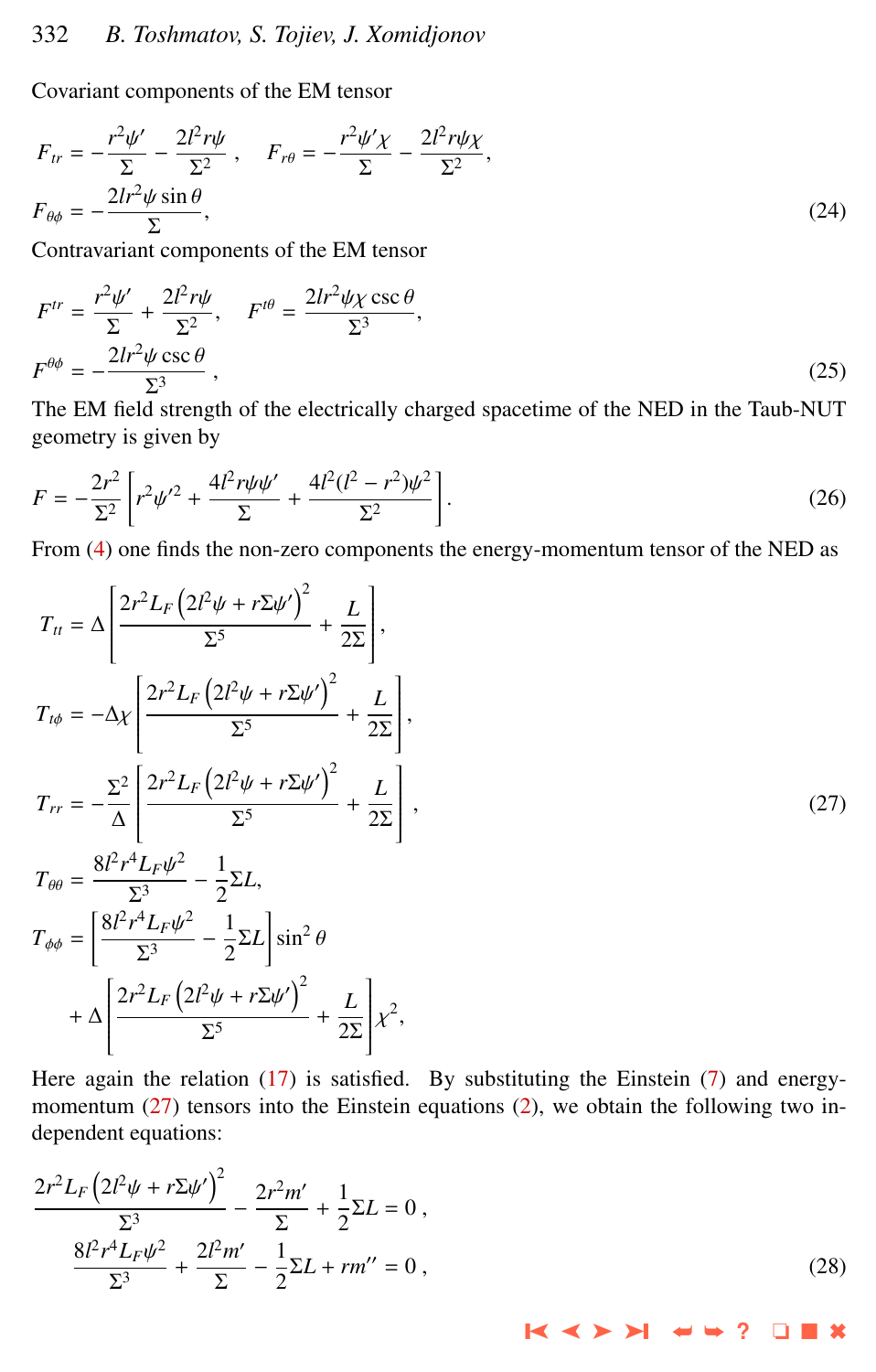<span id="page-6-0"></span>By solving equations  $(28)$  with respect to *L* and  $L_F$ , simultaneously, we arrive at the expressions

$$
L = \frac{2rm'\left(2l^{2}\psi + r\Sigma\psi'\right)^{2}}{\Sigma\left[4l^{2}r^{2}\psi^{2} + (2l^{2}\psi + r\Sigma\psi')^{2}\right]}
$$
  
+ 
$$
\frac{4l^{2}m'\left[\left(2l^{2}\psi + r\Sigma\psi'\right)^{2} + 4r^{4}\psi^{2}\right]}{\Sigma^{2}\left[4l^{2}r^{2}\psi^{2} + (2l^{2}\psi + r\Sigma\psi')^{2}\right]},
$$
  

$$
L_{F} = \frac{\Sigma^{2}\left[2\left(r^{2} - l^{2}\right)m' - r\Sigma m''\right]}{(30)}
$$

$$
L_F = \frac{1}{2r^2 \left[4l^2r^2\psi^2 + \left(2l^2\psi + r\Sigma\psi'\right)^2\right]},
$$
\n(30)

Moreover, from the conservation of charge that is defined by  $\mu = t$  in equation [\(3\)](#page-1-0), one obtains the following relation:

$$
\left[rL_F\left(\frac{2l^2\psi}{\Sigma}+r\psi'\right)\right]'+\frac{4l^2r^2L_F\psi}{\Sigma^2}=0\,,\tag{31}
$$

If  $l = 0$  is considered, then we arrive at the conservation of charge in the spherically symmetric spacetimes in GR coupled to the NED [\(Toshmatov et al.,](#page-9-0) [2018c\)](#page-9-0)

$$
\left(r^2 L_F \psi'\right)' = 0\,. \tag{32}
$$

#### 4.2 Magnetically charged solution

In this subsection we consider construction of magnetically charged Taub-NUT solution in the NED. Nonzero components of the EM field tensor of the magnetically charged NED are  $F_{\theta\phi} = Q_m \sin \theta = -F_{\phi\theta}$ . The EM field strength is

$$
F = \frac{2Q_m^2}{(r^2 + l^2)^2},\tag{33}
$$

From [\(4\)](#page-1-0) one finds the non-zero components the energy-momentum tensor of the NED as

$$
T_{tt} = \frac{L\Delta}{2\Sigma}, \qquad T_{t\phi} = -\frac{L\Delta\chi}{2\Sigma},
$$
  
\n
$$
T_{rr} = -\frac{L\Sigma}{2\Delta}, \qquad T_{\theta\theta} = \frac{2Q^2L_F}{\Sigma} - \frac{1}{2}L\Sigma,
$$
  
\n
$$
T_{\phi\phi} = \left(\frac{2Q^2L_F}{\Sigma} - \frac{1}{2}L\Sigma\right)\sin^2\theta + \frac{L\Delta\chi^2}{2\Sigma}.
$$
\n(34)

Here again we have the interesting relation  $(17)$ . By substituting the Einstein  $(7)$  and energy-momentum (34) tensors into the Einstein equations [\(2\)](#page-1-0), we obtain two independent equations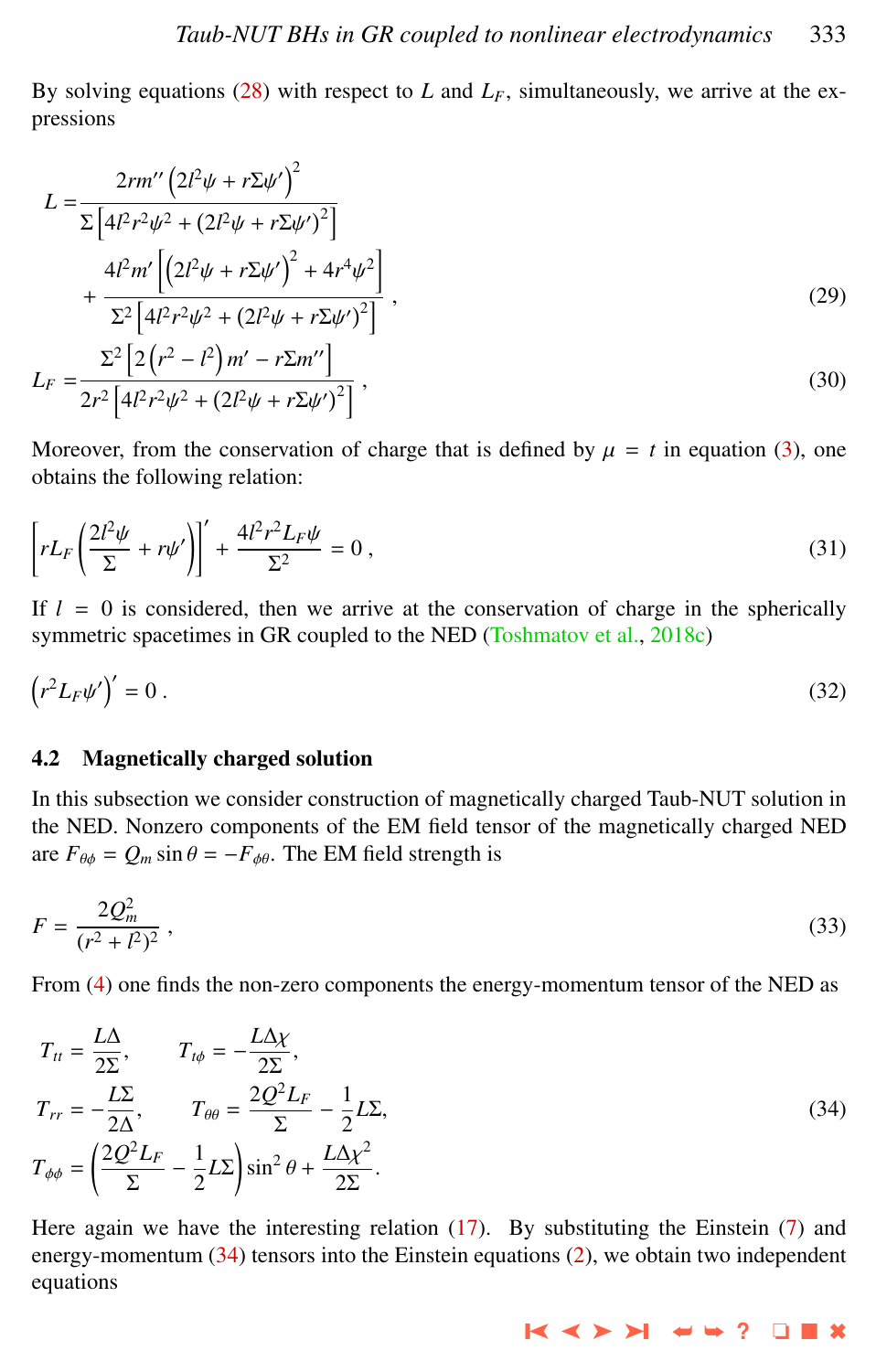$$
\frac{1}{2}\Sigma L - \frac{2r^2m'}{\Sigma} = 0,
$$
  

$$
\frac{2Q_m^2L_F}{\Sigma} - \frac{1}{2}\Sigma L + \frac{2l^2m'}{\Sigma} + rm'' = 0,
$$
 (35)

By solving equations (35), we obtain

$$
L = \frac{4r^2m'}{\Sigma^2},\tag{36}
$$

$$
L_F = \frac{2(r^2 - l^2)m' - r\Sigma m''}{2Q_m^2},\tag{37}
$$

If we assume that the EM field is linear, i.e., the Maxwell field,  $L = F$  and  $L_F = 1$ , and NUT charge parameter is equal to zero,  $l = 0$ , then, by solving the above equations we arrive at the mass function  $m = M - Q_m^2/2r$  that represents again the Reissner-Nordström solution which is the solution of the Einstein-Maxwell equations If  $l \neq 0$  it represents the solution which is the solution of the Einstein-Maxwell equations. If  $l \neq 0$ , it represents the Reissner-Nordström-Taub-NUT spacetimes.

#### 4.3 Dyonically charged solution

As in the previous subsections we have shown that the electrically and magnetically charged solutions can be obtained in GR coupled to the NED in the static spacetime with NUT symmetry, in the current subsection we consider if it is possible to construct the spacetime admitting both charges at the same time. To do so, we must solve the field equations [\(2\)](#page-1-0) and  $(3)$  for the line element of the spacetime  $(5)$  with the 4-electromagnetic potential  $(11)$ . Due to the cumbersome forms of equations, we do not report them here, but instead, we only present the results. Thus, solving the Einstein field equations, we obtain that to have the dyonically charged spacetime in GR coupled to the NED with NUT symmetry, the Lagrangian density of the NED must be related to the mass function of the spacetime via the following expressions:

$$
L = \frac{2r^2 (Am' + Bm'')}{\Sigma^3 \left[\Sigma \left(Q_m^2 + r^4 \psi'^2\right) + 4l^2 r^2 \psi^2 + 4lr^2 \psi \left(lr\psi' - Q_m\right)\right]},\tag{38}
$$

$$
2\left(r^4 - l^4\right)m' - r\Sigma^2 m''
$$

$$
L_F = \frac{2\left(\frac{V}{m} + \frac{V}{m}\right)^{m}}{2\left[\sum\left(Q_m^2 + r^4\psi'^2\right) + 4l^2r^2\psi^2 + 4lr^2\psi\left(lr\psi' - Q_m\right)\right]}
$$
(39)

➤❙ ➤➤ ➤❙ ➥➥ **?** ❏ ■ ✖

where

$$
A = 2\left[\Sigma^2 \left(l^2 r^2 \psi'^2 + Q_m^2\right) + 4l^2 \left(l^4 + r^4\right) \psi^2 + 4lr \Sigma \psi \left(l^3 \psi' - Q_m r\right)\right],
$$
  
\n
$$
B = r \Sigma \left(r \Sigma \psi' + 2l^2 \psi\right)^2,
$$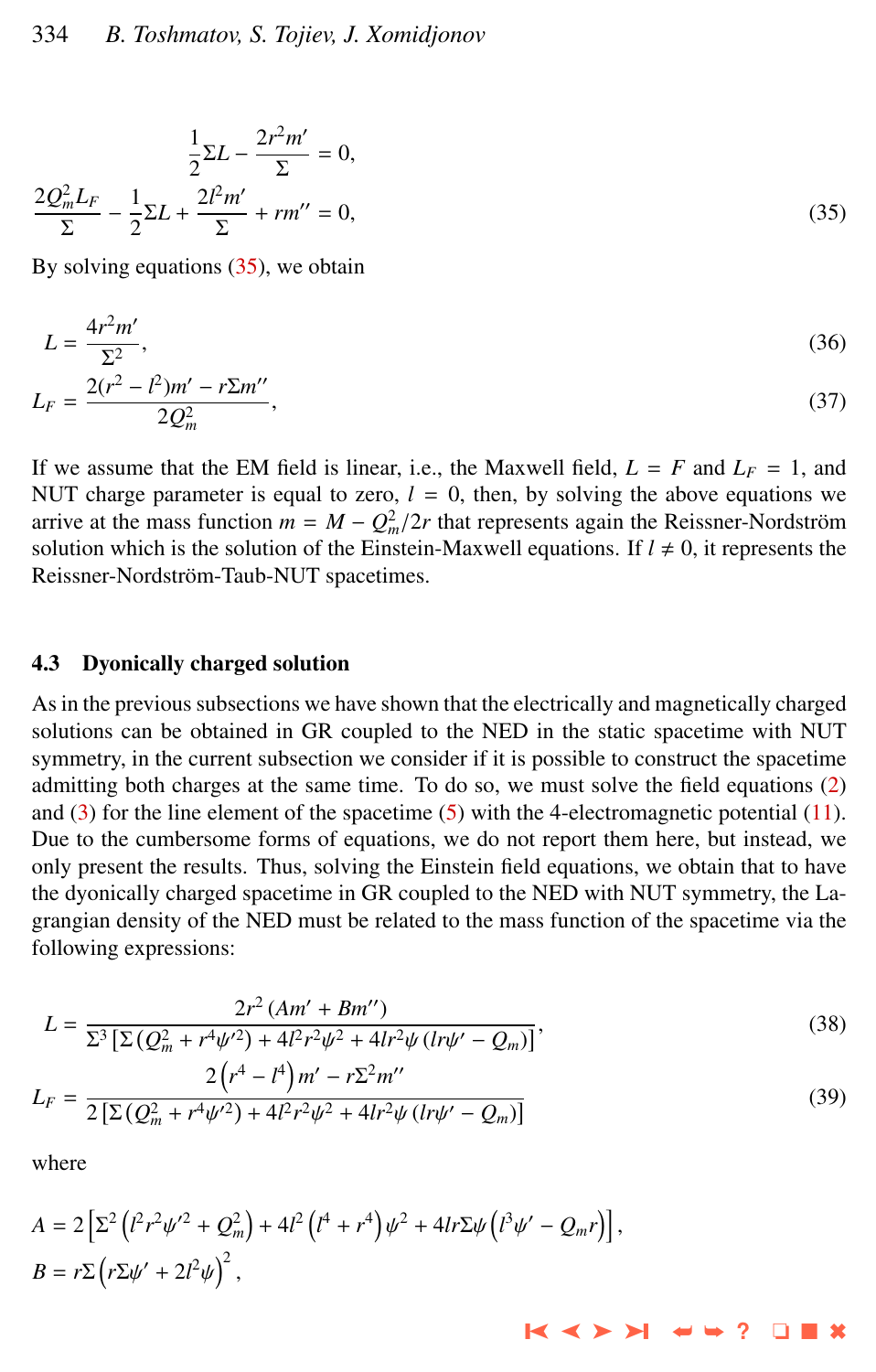<span id="page-8-0"></span>Moreover, from the conservation of charge that is defined by  $\mu = t$  in equation [\(3\)](#page-1-0), one obtains the following relation:

$$
\left[rL_F\left(\frac{2l^2\psi}{\Sigma}+r\psi'\right)\right]'-\frac{2l\left(Q_m\Sigma-2lr^2\psi\right)}{\Sigma^3}=0\,,\tag{40}
$$

If  $l = 0$  is considered, then we again arrive at the conservation of charge in the spherically symmetric spacetimes in GR coupled to the NED  $(32)$  and it confirms the pioneering results in (Demianski et al., 1986; [Mazharimousavi and Halilsoy,](#page-9-0) [2012\)](#page-9-0). In the linear electrodynamics ( $L_F$  = const), that would give us the well-known Coulomb's potential  $\psi = Q_e/r$ .

# 5 CONCLUSION

In the present paper we demonstrated the formalism for construction of axially symmetric, static, asymptotically non-flat black hole solutions in GR coupled to the NED in the Taub-NUT framework. The presented formalism is easy to handle as by switching off the NUT parameter of the spacetime, one can smoothly turn to the spherically symmetric, asymptotically flat counterparts of the spacetimes, or by turning off the charge parameter, one can recover the well-known solutions of the GR coupled to the NED or linear electrodynamics. The formalism has shown that in the Taub-NUT framework the electrically, magnetically and dyonically charged spacetime can be constructed.

### ACKNOWLEDGEMENTS

The present work was supported by Uzbekistan Ministry for Innovation Development Grants No. VA-FA-F-2-008 and No. MRB-AN2019-29.

#### **REFERENCES**

- Ayón-Beato, E. and García, A. (1998), Regular Black Hole in General Relativity Coupled to Nonlinear Electrodynamics, *Phys. Rev. Lett.*, 80, pp. 5056–5059, arXiv: [gr-qc/9911046](http://www.arxiv.org/abs/gr-qc/9911046).
- Bronnikov, K. A. (2000), Comment on "Regular Black Hole in General Relativity Coupled to Nonlinear Electrodynamics", *Phys. Rev. Lett.*, 85, p. 4641.
- Bronnikov, K. A. (2017), Comment on "Construction of regular black holes in general relativity", *Phys. Rev. D,* 96(12), 128501, arXiv: [1712.04342](http://www.arxiv.org/abs/1712.04342).
- Burinskii, A. and Hildebrandt, S. R. (2002), New type of regular black holes and particlelike solutions from nonlinear electrodynamics, *Phys. Rev. D*, 65(10), 104017, arXiv: [hep-th/0202066](http://www.arxiv.org/abs/hep-th/0202066).
- Dadhich, N. and Patel, L. K. (2002), A curious electrovac spacetime as  $G = 0$  limit of the NUT space, *arXiv e-prints*, gr-qc/0208064, arXiv: [gr-qc/0208064](http://www.arxiv.org/abs/gr-qc/0208064).
- Dadhich, N. and Turakulov, Z. Y. (2002), The most general axially symmetric electrovac spacetime admitting separable equations of motion, *Classical and Quantum Gravity*, 19(11), pp. 2765–2775, arXiv: [gr-qc/0112031](http://www.arxiv.org/abs/gr-qc/0112031).
- Demianski, M., Rasband, S. N. and Corben, H. C. (1986), Book review, *Foundations of Physics*, 16(8), pp. 839–845.